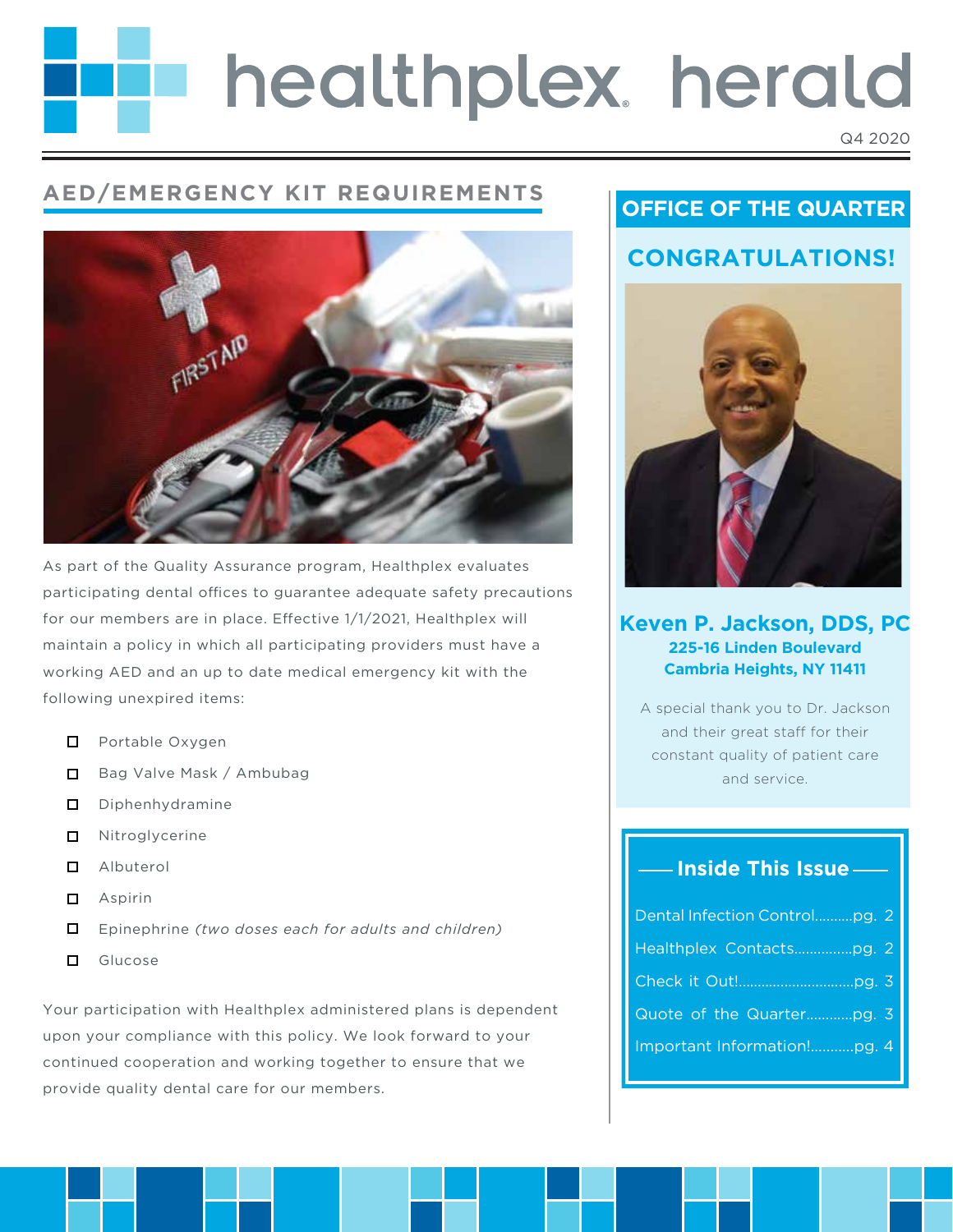#### **Page 2**

#### **HEALTHPLEX HERALD**

# **EXCHANGE PLAN UPDATES**

- All SHOP small business group plans insured by Healthplex and Dentcare will be discontinued in 2021.
- These SHOP plans will be terminated effective December 31, 2020.
- This will apply for the SHOP dental exchange plans in New York, New Jersey, and Florida.
- All dental exchange Family Smiles and Young Smiles plans will remain effective

### **DENTAL FUN FACTS**

- Every year, Americans buy more than 14 million gallons of toothpaste.
- According to Healthline, coconut oil is a natural anti-bacterial nutrition and can help reduce the risk of developing gum disease and cavities.
- Tooth enamel is the hardest structure in the human body.
- The average human being produces about 100,000 gallons of saliva during their lifetime.
- Tooth decay is the second most common disease. The first being the common cold.
- The first toothbrush with bristles was made in China in 1498. Bristles from hogs, horses, and badgers were used.
- The human tongue is as unique as a fingerprint. No two people have the same tongue print.
- In 200 A.D., the Romans used a mixture of bones, eggshells, oyster shells, and honey to clean their teeth.
- George Washington's famous dentures were not made from wood. His four pairs of custom dentures were crafted from gold, ivory, lead, and a mixture of human, donkey, and hippopotamus teeth.

# **HEALTHPLEX CONTACTS**

#### **healthplex.com**

### **Fax Numbers** *(516 area code)*

| Claims542-2614                    |  |
|-----------------------------------|--|
| Customer Service227-1143          |  |
| <b>Provider Relations228-9571</b> |  |
| Referral Authorization228-5025    |  |

#### **E-Mail**

 Info@healthplex.com ProviderRelations@healthplex.com Claims@healthplex.com Referrals@healthplex.com

#### **Phone Numbers**

#### **Provider Hotline.......888-468-2183**

*(Options)*

- 1: Eligibility
- 2: Urgent Referrals
- 3: Website Support
- 4: Claims Automated System
- Contracting *(Commercial Programs)* 5:
- Contracting *(Government Programs)* 6:
- 7: Panel Participation

**UM Clinical Review....888-468-5182 Internet Support.........888-468-5171**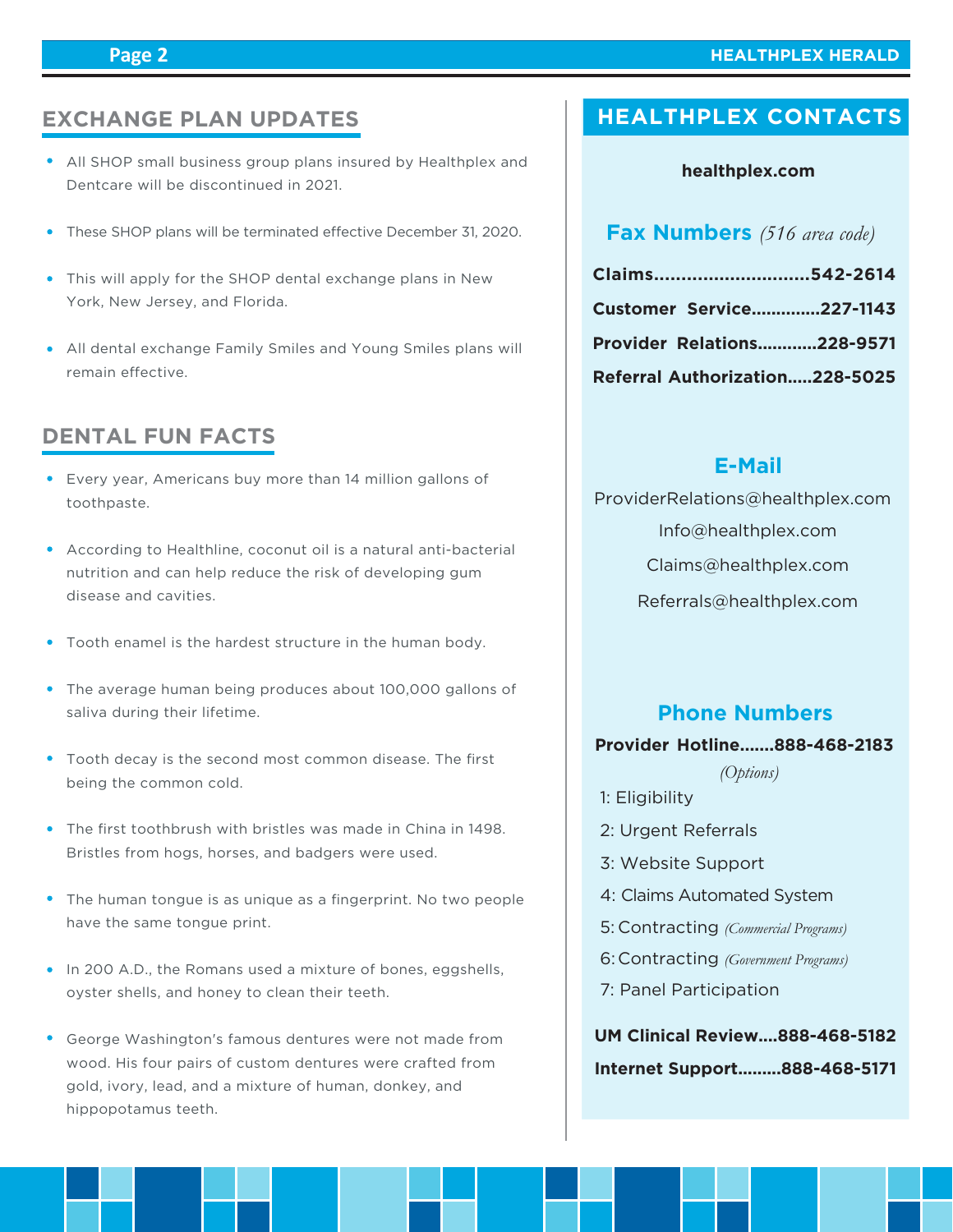# **AFTER HOURS COVERAGE**

Healthplex periodically conducts "After Hours Coverage" surveys. It is highly important that Healthplex members are able to access emergency care 24 hours a day, 7 days a week. Please be aware that failing two or more consecutive appointment availability and/or after hours accessibility surveys may result in panel closure until the issue can be resolved.



The ADA Principles of Ethics and Code of Professional Conduct (ADA Code), Section 4.B, Emergency Service, states: "Dentists shall be obliged to make reasonable arrangements for the emergency care of their patients of record. Dentists shall be obliged when consulted in an emergency by patients not of record to make reasonable arrangements for emergency care." A patient wounded because of inadequate after hours coverage may claim that the treating dentist, facility or both had abandoned them. To reduce the risk of this occurring and to protect the treating office from potential liability, the office should make every effort to provide coverage for its own after hours emergencies. This is in accordance with the Healthplex Provider Manual, Section XI.

Please note that compliance with the "After Hours" communication requirement is met through any of the following methods:

- An answering service
- Answering machine with doctor or covering doctor phone number
- Answering machine directs members to call Healthplex
- Call goes directly to office manager or doctor's phone
- Answering machine directs to leave a message; call returned within 24 hours



#### *QUOTE OF THE QUARTER*

*"You can easily judge the character of a man by how he treats those who can do nothing for him."*

*– Johann Wolfgang Von Goethe*